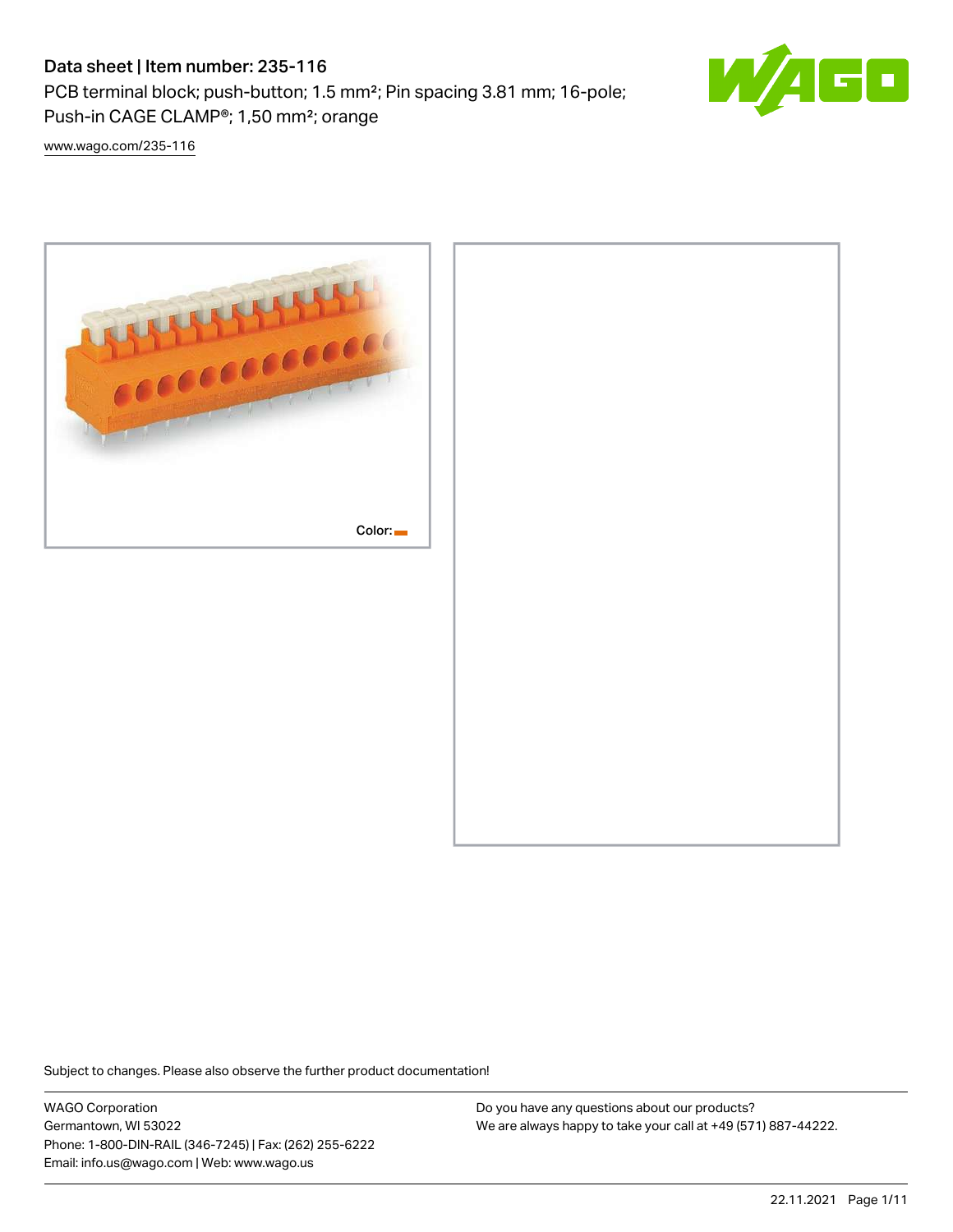

Dimensions in mm

 $L =$  (pole no. x pin spacing) + 1.5 mm

#### Item description

- **PCB terminal strips with push-buttons**
- $\blacksquare$ Push-in termination of solid and ferruled conductors
- $\blacksquare$ Convenient termination/removal of fine-stranded conductors via push-buttons

## Data Notes

Variants: Other pole numbers

Subject to changes. Please also observe the further product documentation! Other colors

WAGO Corporation Germantown, WI 53022 Phone: 1-800-DIN-RAIL (346-7245) | Fax: (262) 255-6222 Email: info.us@wago.com | Web: www.wago.us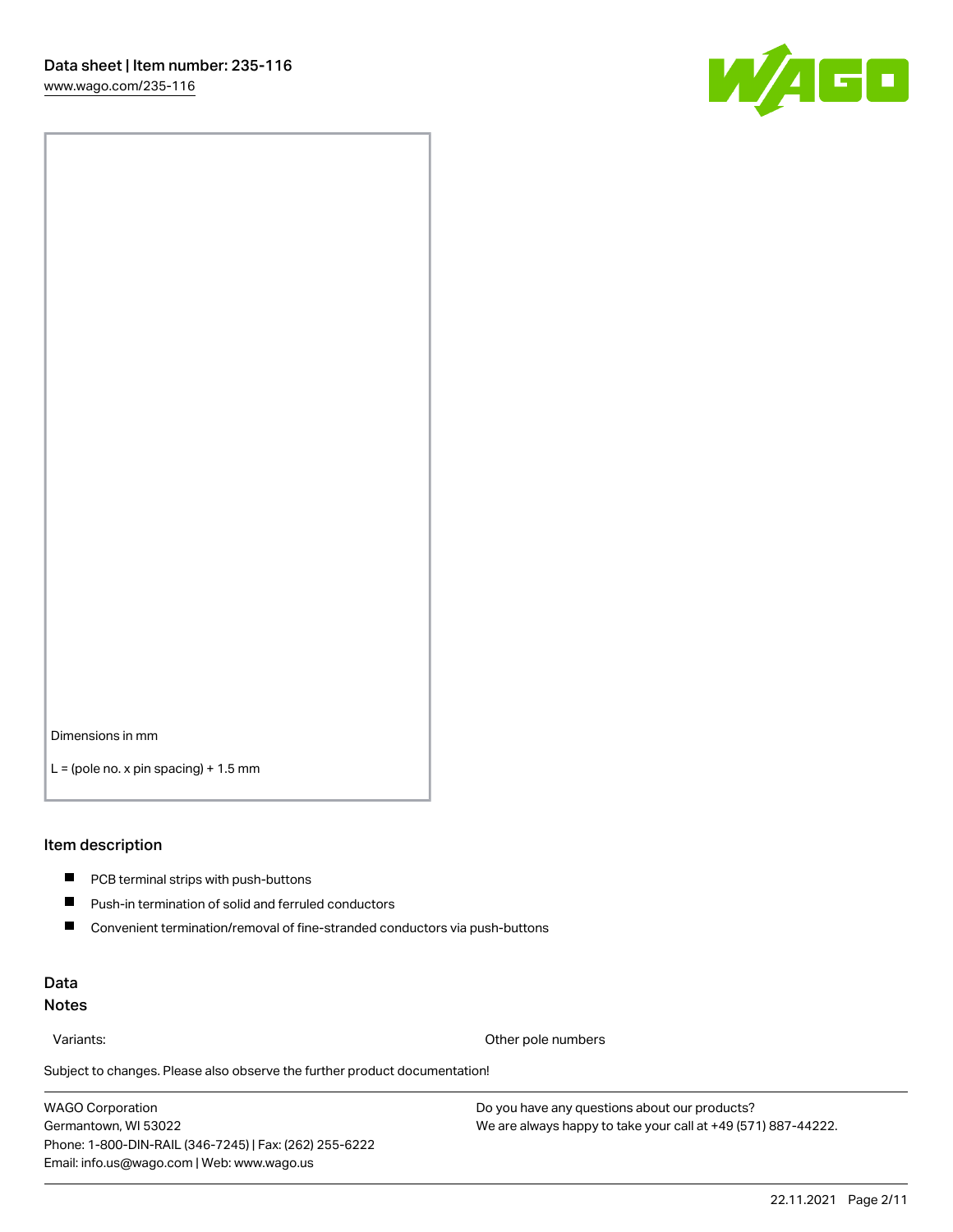

Other colors Mixed-color PCB connector strips Direct marking Other versions (or variants) can be requested from WAGO Sales or configured at https://configurator.wago.com/

#### Electrical data

#### IEC Approvals

| Ratings per                 | IEC/EN 60664-1                                                        |
|-----------------------------|-----------------------------------------------------------------------|
| Rated voltage (III / 3)     | 200 V                                                                 |
| Rated surge voltage (III/3) | 4 <sub>k</sub> V                                                      |
| Rated voltage (III/2)       | 320 V                                                                 |
| Rated surge voltage (III/2) | 4 <sub>k</sub> V                                                      |
| Nominal voltage (II/2)      | 500 V                                                                 |
| Rated surge voltage (II/2)  | 4 <sub>k</sub> V                                                      |
| Rated current               | 17.5A                                                                 |
| Legend (ratings)            | $(III / 2)$ $\triangle$ Overvoltage category III / Pollution degree 2 |

### UL Approvals

| Approvals per                  | UL 1059 |
|--------------------------------|---------|
| Rated voltage UL (Use Group B) | 300 V   |
| Rated current UL (Use Group B) | 10 A    |
| Rated voltage UL (Use Group D) | 300 V   |
| Rated current UL (Use Group D) | 10 A    |

# CSA Approvals

| Approvals per                   | CSA   |
|---------------------------------|-------|
| Rated voltage CSA (Use Group B) | 300 V |
| Rated current CSA (Use Group B) | 10 A  |

## Connection data

| Total number of connection points | 16 |
|-----------------------------------|----|
| Total number of potentials        | 16 |
| Number of connection types        |    |
| Number of levels                  |    |

.<br>Subject to changes. Please also observe the further product documentation!

WAGO Corporation Germantown, WI 53022 Phone: 1-800-DIN-RAIL (346-7245) | Fax: (262) 255-6222 Email: info.us@wago.com | Web: www.wago.us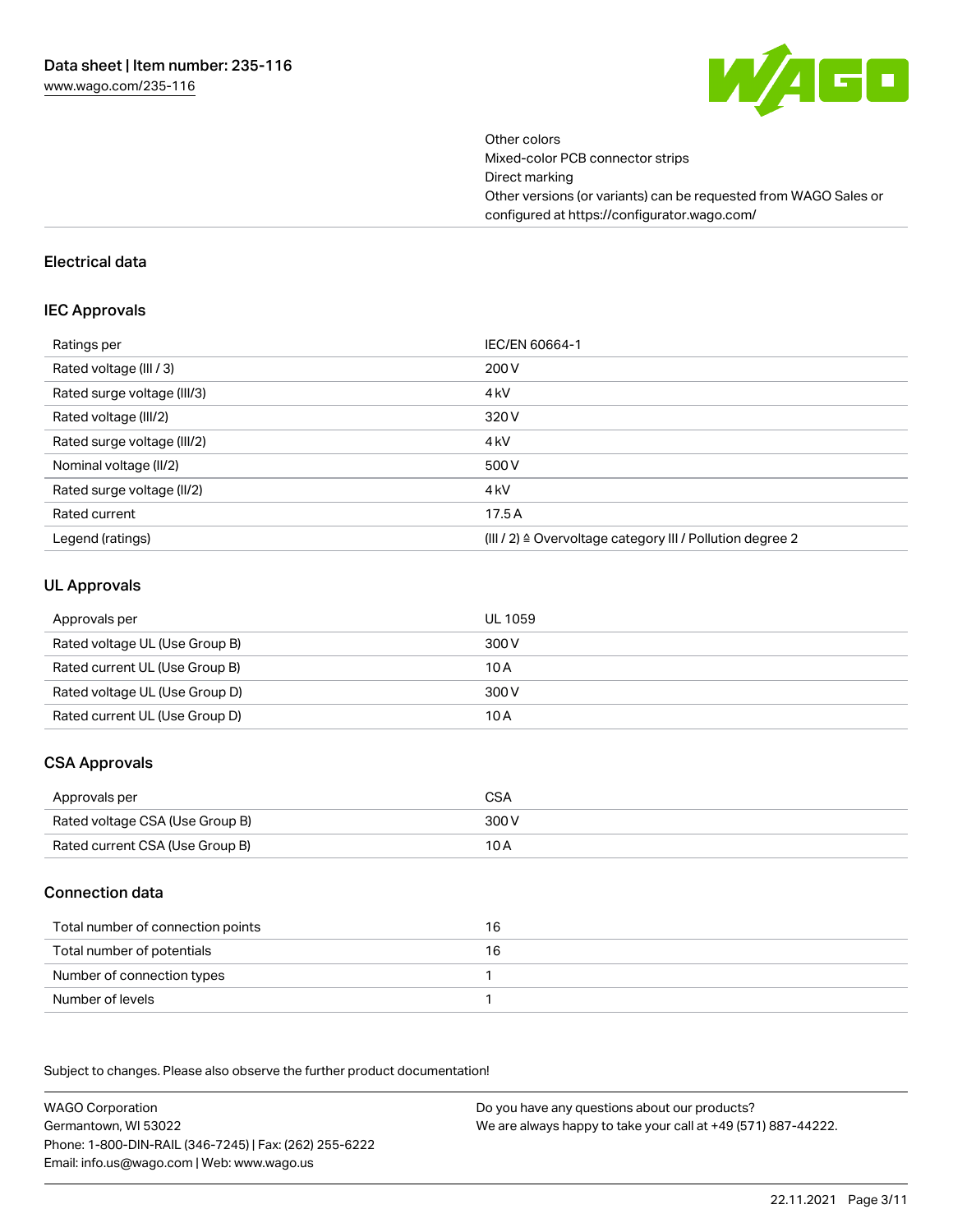[www.wago.com/235-116](http://www.wago.com/235-116)



## Connection 1

| Connection technology                             | Push-in CAGE CLAMP®                    |
|---------------------------------------------------|----------------------------------------|
| Actuation type                                    | Push-button                            |
| Solid conductor                                   | $0.51.5$ mm <sup>2</sup> / 20  16 AWG  |
| Fine-stranded conductor                           | $0.751.5$ mm <sup>2</sup> / 20  16 AWG |
| Fine-stranded conductor; with insulated ferrule   | $0.251$ mm <sup>2</sup>                |
| Fine-stranded conductor; with uninsulated ferrule | $0.251$ mm <sup>2</sup>                |
| Strip length                                      | $9$ 10 mm / 0.35 $$ 0.39 inch          |
| Conductor connection direction to PCB             | 0°                                     |
| Number of poles                                   | 16                                     |

# Physical data

| Pin spacing                          | 3.81 mm / 0.15 inch    |
|--------------------------------------|------------------------|
| Width                                | 62.46 mm / 2.459 inch  |
| Height                               | 19.1 mm / 0.752 inch   |
| Height from the surface              | 15.5 mm / 0.61 inch    |
| Depth                                | 12.5 mm / 0.492 inch   |
| Solder pin length                    | 3.6 <sub>mm</sub>      |
| Solder pin dimensions                | $0.4 \times 0.8$ mm    |
| Drilled hole diameter with tolerance | 1 <sup>(+0.1)</sup> mm |

# PCB contact

| PCB Contact                         | тнт                                      |
|-------------------------------------|------------------------------------------|
| Solder pin arrangement              | over the entire terminal strip (in-line) |
| Number of solder pins per potential |                                          |

# Material data

| Color                       | orange                                |
|-----------------------------|---------------------------------------|
| Material group              |                                       |
| Insulation material         | Polyamide (PA66)                      |
| Flammability class per UL94 | V0                                    |
| Clamping spring material    | Chrome nickel spring steel (CrNi)     |
| Contact material            | Electrolytic copper $(E_{\text{CL}})$ |
| Contact plating             | tin-plated                            |
| Fire load                   | $0.164$ MJ                            |

Subject to changes. Please also observe the further product documentation!

| <b>WAGO Corporation</b>                                | Do you have any questions about our products?                 |
|--------------------------------------------------------|---------------------------------------------------------------|
| Germantown, WI 53022                                   | We are always happy to take your call at +49 (571) 887-44222. |
| Phone: 1-800-DIN-RAIL (346-7245)   Fax: (262) 255-6222 |                                                               |
| Email: info.us@wago.com   Web: www.wago.us             |                                                               |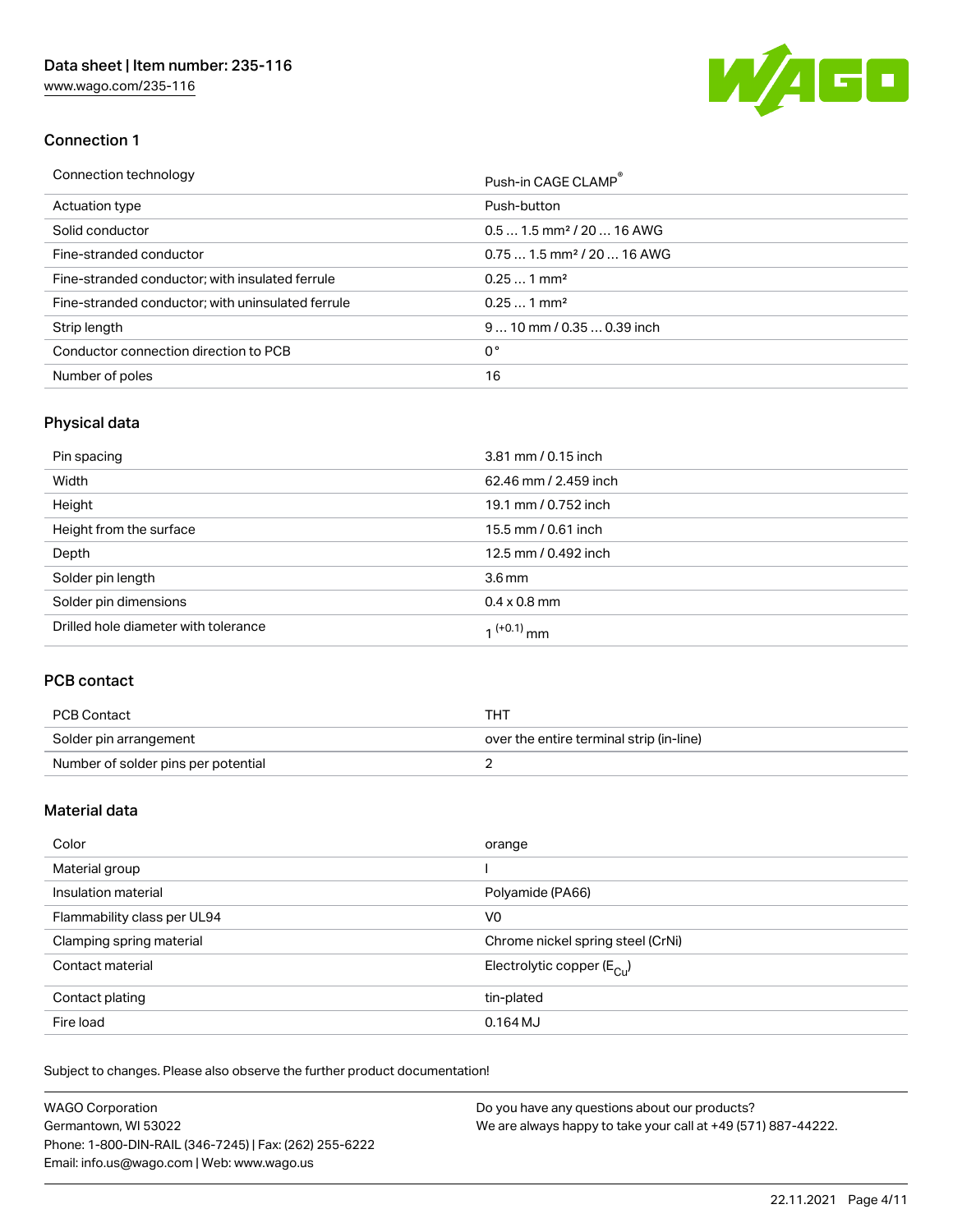[www.wago.com/235-116](http://www.wago.com/235-116)



| Weight                            | 9.5q |
|-----------------------------------|------|
| <b>Environmental requirements</b> |      |

## Commercial data

| Product Group         | 4 (Printed Circuit) |
|-----------------------|---------------------|
| PU (SPU)              | 60 (15) Stück       |
| Packaging type        | box                 |
| Country of origin     | <b>CN</b>           |
| <b>GTIN</b>           | 4044918829137       |
| Customs tariff number | 85369010000         |

# Approvals / Certificates

### Country specific Approvals

| Logo | Approval                                                                   | <b>Additional Approval Text</b> | Certificate<br>name  |
|------|----------------------------------------------------------------------------|---------------------------------|----------------------|
|      | <b>CCA</b><br>DEKRA Certification B.V.                                     | EN 60947                        | NTR NL-<br>7144      |
| KEMA | <b>CCA</b><br>DEKRA Certification B.V.                                     | EN 60947                        | 2149549.02           |
|      | <b>CCA</b><br>DEKRA Certification B.V.                                     | EN 60998                        | <b>NTRNL</b><br>6919 |
|      | <b>CCA</b><br>DEKRA Certification B.V.                                     | EN 60947-7-4                    | NTR NL-<br>7774      |
|      | <b>CSA</b><br>DEKRA Certification B.V.                                     | C22.2                           | 1673956              |
| DE   | <b>VDE</b><br>VDE Prüf- und Zertifizierungsinstitut                        | EN 60947                        | 40029328             |
|      | Subject to changes. Please also observe the further product documentation! |                                 |                      |

| <b>WAGO Corporation</b>                                | Do you have any questions about our products?                 |
|--------------------------------------------------------|---------------------------------------------------------------|
| Germantown, WI 53022                                   | We are always happy to take your call at +49 (571) 887-44222. |
| Phone: 1-800-DIN-RAIL (346-7245)   Fax: (262) 255-6222 |                                                               |
| Email: info.us@wago.com   Web: www.wago.us             |                                                               |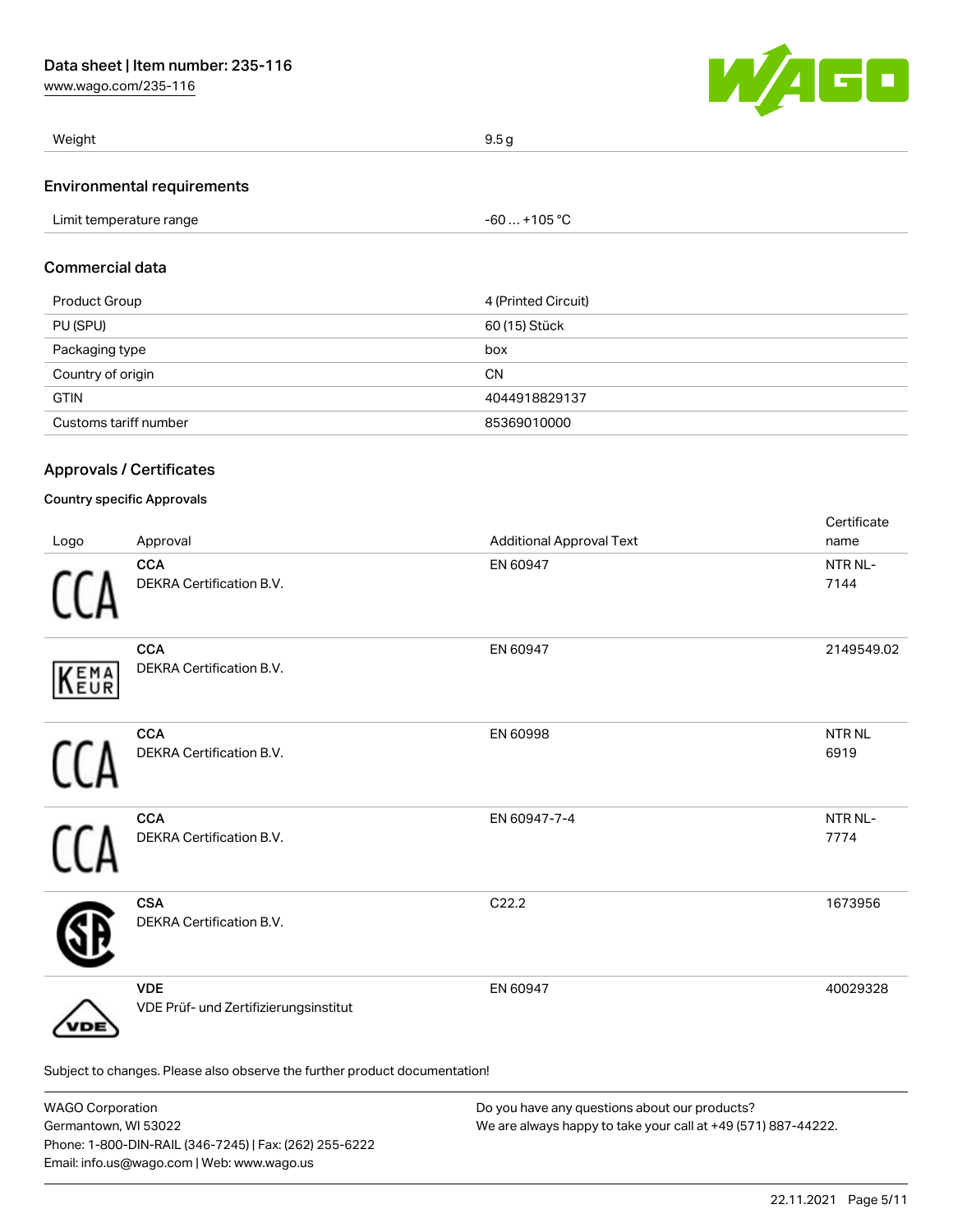[www.wago.com/235-116](http://www.wago.com/235-116)



## Ship Approvals

| Logo          | Approval                                                | <b>Additional Approval Text</b> | Certificate<br>name               |
|---------------|---------------------------------------------------------|---------------------------------|-----------------------------------|
| ABS.          | <b>ABS</b><br>American Bureau of Shipping               | $\overline{\phantom{0}}$        | $19-$<br>HG1869876-<br><b>PDA</b> |
| <b>BUREAU</b> | BV<br>Bureau Veritas S.A.                               | <b>IEC 60998</b>                | 11915/D0<br>BV                    |
|               | <b>DNV GL</b><br>Det Norske Veritas, Germanischer Lloyd | $\overline{\phantom{0}}$        | TAE000016Z                        |

# Optional accessories

Email: info.us@wago.com | Web: www.wago.us

Marking accessories

| Marking strip           |                                                                                                                                                                                      |                                                               |                                  |
|-------------------------|--------------------------------------------------------------------------------------------------------------------------------------------------------------------------------------|---------------------------------------------------------------|----------------------------------|
|                         | Item no.: 210-332/381-202<br>Marking strips; as a DIN A4 sheet; MARKED; 1-16 (160x); Height of marker strip: 3 mm; Strip length 182<br>mm; Horizontal marking; Self-adhesive; white  |                                                               | www.wago.com/210-332<br>/381-202 |
|                         | Item no.: 210-332/381-206<br>Marking strips; as a DIN A4 sheet; MARKED; 33-48 (160x); Height of marker strip: 3 mm; Strip length<br>182 mm; Horizontal marking; Self-adhesive; white |                                                               | www.wago.com/210-332<br>/381-206 |
|                         | Item no.: 210-332/381-205<br>Marking strips; as a DIN A4 sheet; MARKED; 1-32 (80x); Height of marker strip: 3 mm; Strip length 182<br>mm; Horizontal marking; Self-adhesive; white   |                                                               | www.wago.com/210-332<br>/381-205 |
|                         | Item no.: 210-332/381-204<br>Marking strips; as a DIN A4 sheet; MARKED; 17-32 (160x); Height of marker strip: 3 mm; Strip length<br>182 mm; Horizontal marking; Self-adhesive; white |                                                               | www.wago.com/210-332<br>/381-204 |
| Tools                   |                                                                                                                                                                                      |                                                               |                                  |
| Operating tool          |                                                                                                                                                                                      |                                                               |                                  |
|                         | Item no.: 210-657<br>Operating tool; Blade: 3.5 x 0.5 mm; with a partially insulated shaft; short; multicoloured                                                                     |                                                               | www.wago.com/210-657             |
|                         | Item no.: 210-720<br>Operating tool; Blade: 3.5 x 0.5 mm; with a partially insulated shaft; multicoloured                                                                            |                                                               | www.wago.com/210-720             |
| <b>Ferrules</b>         |                                                                                                                                                                                      |                                                               |                                  |
| Ferrule                 |                                                                                                                                                                                      |                                                               |                                  |
|                         | Item no.: 216-101<br>Ferrule; Sleeve for 0.5 mm <sup>2</sup> / AWG 22; uninsulated; electro-tin plated; silver-colored                                                               |                                                               | www.wago.com/216-101             |
|                         | Subject to changes. Please also observe the further product documentation!                                                                                                           |                                                               |                                  |
| <b>WAGO Corporation</b> |                                                                                                                                                                                      | Do you have any questions about our products?                 |                                  |
| Germantown, WI 53022    |                                                                                                                                                                                      | We are always happy to take your call at +49 (571) 887-44222. |                                  |
|                         | Phone: 1-800-DIN-RAIL (346-7245)   Fax: (262) 255-6222                                                                                                                               |                                                               |                                  |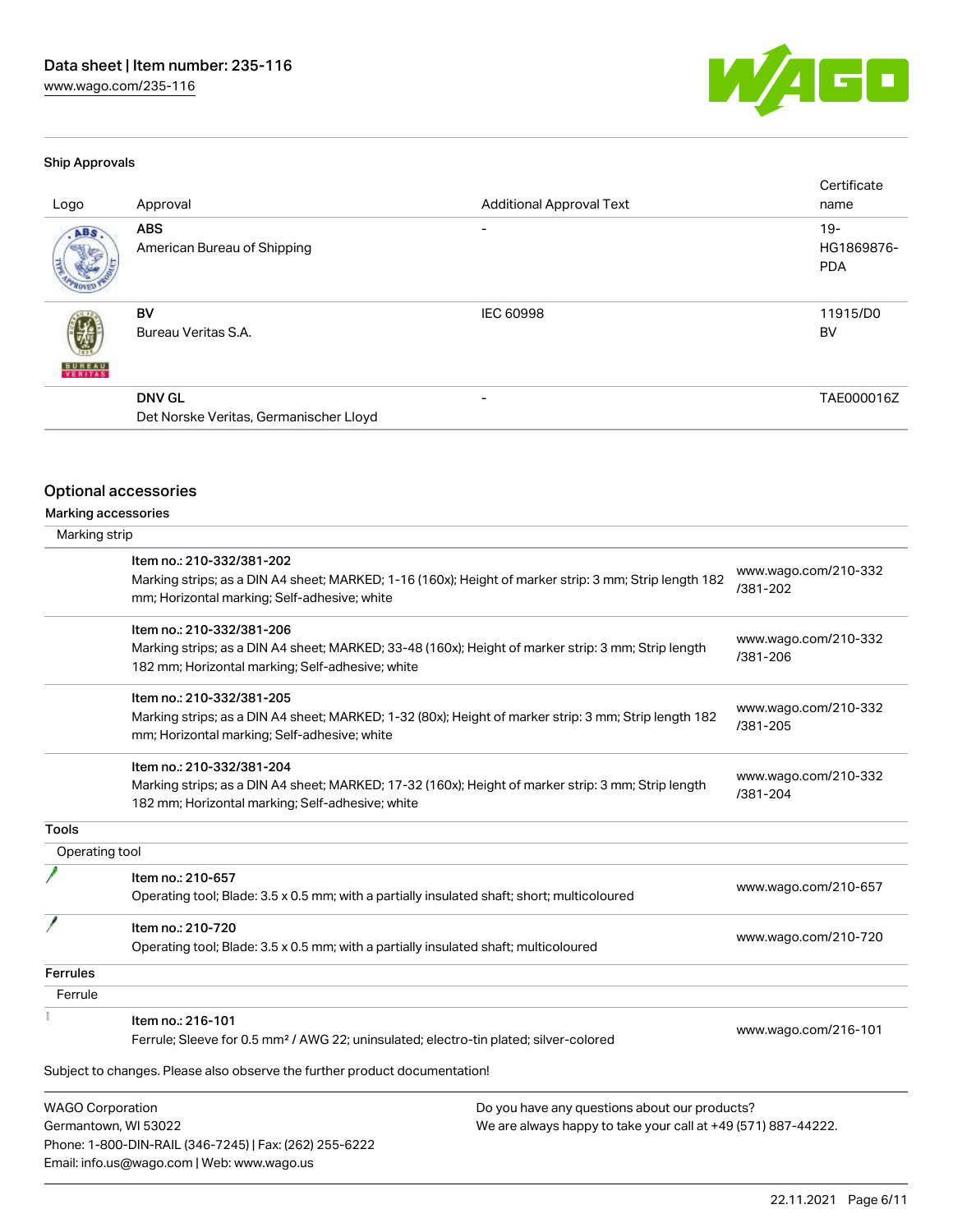# Data sheet | Item number: 235-116

[www.wago.com/235-116](http://www.wago.com/235-116)



| www.wago.com/216-102<br>www.wago.com/216-103<br>www.wago.com/216-123                                                                      |
|-------------------------------------------------------------------------------------------------------------------------------------------|
|                                                                                                                                           |
|                                                                                                                                           |
|                                                                                                                                           |
|                                                                                                                                           |
|                                                                                                                                           |
| www.wago.com/216-122                                                                                                                      |
|                                                                                                                                           |
|                                                                                                                                           |
| Ferrule; Sleeve for 0.75 mm <sup>2</sup> / 18 AWG; uninsulated; electro-tin plated; electrolytic copper; gastight<br>www.wago.com/216-142 |
|                                                                                                                                           |
| www.wago.com/216-132                                                                                                                      |
|                                                                                                                                           |
| www.wago.com/216-121                                                                                                                      |
|                                                                                                                                           |
| Ferrule; Sleeve for 1 mm <sup>2</sup> / AWG 18; uninsulated; electro-tin plated; electrolytic copper; gastight<br>www.wago.com/216-143    |
|                                                                                                                                           |
| www.wago.com/216-131                                                                                                                      |
|                                                                                                                                           |
|                                                                                                                                           |
| Ferrule; Sleeve for 0.5 mm <sup>2</sup> / 20 AWG; uninsulated; electro-tin plated; electrolytic copper; gastight<br>www.wago.com/216-141  |
|                                                                                                                                           |
| www.wago.com/216-152                                                                                                                      |
|                                                                                                                                           |
| www.wago.com/216-203                                                                                                                      |
|                                                                                                                                           |
| www.wago.com/216-202                                                                                                                      |
|                                                                                                                                           |
| www.wago.com/216-151                                                                                                                      |
|                                                                                                                                           |
| www.wago.com/216-201                                                                                                                      |
|                                                                                                                                           |
| www.wago.com/216-223                                                                                                                      |
|                                                                                                                                           |
| Ferrule; Sleeve for 0.5 mm <sup>2</sup> / 20 AWG; insulated; electro-tin plated; electrolytic copper; gastight<br>www.wago.com/216-241    |
|                                                                                                                                           |
|                                                                                                                                           |

Subject to changes. Please also observe the further product documentation!

WAGO Corporation Germantown, WI 53022 Phone: 1-800-DIN-RAIL (346-7245) | Fax: (262) 255-6222 Email: info.us@wago.com | Web: www.wago.us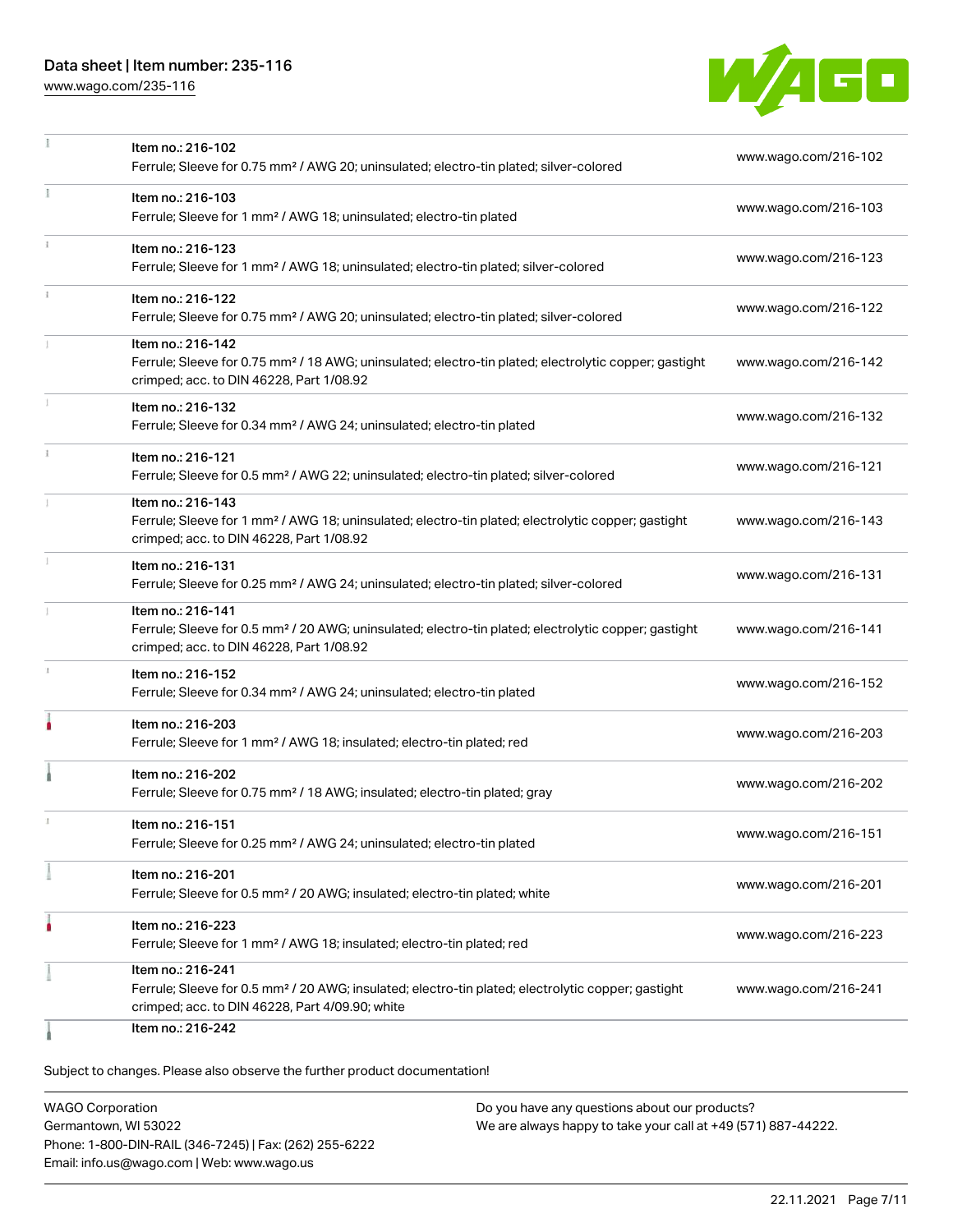W/4GO

|   | Ferrule; Sleeve for 0.75 mm <sup>2</sup> / 18 AWG; insulated; electro-tin plated; electrolytic copper; gastight<br>crimped; acc. to DIN 46228, Part 4/09.90; gray                                       | www.wago.com/216-242 |
|---|---------------------------------------------------------------------------------------------------------------------------------------------------------------------------------------------------------|----------------------|
|   | Item no.: 216-222<br>Ferrule; Sleeve for 0.75 mm <sup>2</sup> / 18 AWG; insulated; electro-tin plated; gray                                                                                             | www.wago.com/216-222 |
|   | Item no.: 216-221<br>Ferrule; Sleeve for 0.5 mm <sup>2</sup> / 20 AWG; insulated; electro-tin plated; white                                                                                             | www.wago.com/216-221 |
|   | Item no.: 216-243<br>Ferrule; Sleeve for 1 mm <sup>2</sup> / AWG 18; insulated; electro-tin plated; electrolytic copper; gastight crimped; www.wago.com/216-243<br>acc. to DIN 46228, Part 4/09.90; red |                      |
|   | Item no.: 216-263<br>Ferrule; Sleeve for 1 mm <sup>2</sup> / AWG 18; insulated; electro-tin plated; electrolytic copper; gastight crimped; www.wago.com/216-263<br>acc. to DIN 46228, Part 4/09.90; red |                      |
|   | Item no.: 216-262<br>Ferrule; Sleeve for 0.75 mm <sup>2</sup> / 18 AWG; insulated; electro-tin plated; electrolytic copper; gastight<br>crimped; acc. to DIN 46228, Part 4/09.90; gray                  | www.wago.com/216-262 |
|   | Item no.: 216-301<br>Ferrule; Sleeve for 0.25 mm <sup>2</sup> / AWG 24; insulated; electro-tin plated; yellow                                                                                           | www.wago.com/216-301 |
|   | Item no.: 216-321<br>Ferrule; Sleeve for 0.25 mm <sup>2</sup> / AWG 24; insulated; electro-tin plated; yellow                                                                                           | www.wago.com/216-321 |
|   | Item no.: 216-322<br>Ferrule; Sleeve for 0.34 mm <sup>2</sup> / 22 AWG; insulated; electro-tin plated; green                                                                                            | www.wago.com/216-322 |
| ٠ | Item no.: 216-302<br>Ferrule; Sleeve for 0.34 mm <sup>2</sup> / 22 AWG; insulated; electro-tin plated; light turquoise                                                                                  | www.wago.com/216-302 |

# Downloads Documentation

| <b>Additional Information</b> |            |        |          |
|-------------------------------|------------|--------|----------|
| Technical explanations        | 2019 Apr 3 | pdf    | Download |
|                               |            | 2.0 MB |          |

### CAD files

| CAD data                  |     |          |
|---------------------------|-----|----------|
| 2D/3D Models 235-116      | URL | Download |
| <b>CAE data</b>           |     |          |
| EPLAN Data Portal 235-116 | URL | Download |
| ZUKEN Portal 235-116      | URL | Download |
|                           |     |          |

Subject to changes. Please also observe the further product documentation!

WAGO Corporation Germantown, WI 53022 Phone: 1-800-DIN-RAIL (346-7245) | Fax: (262) 255-6222 Email: info.us@wago.com | Web: www.wago.us

Do you have any questions about our products?

We are always happy to take your call at +49 (571) 887-44222.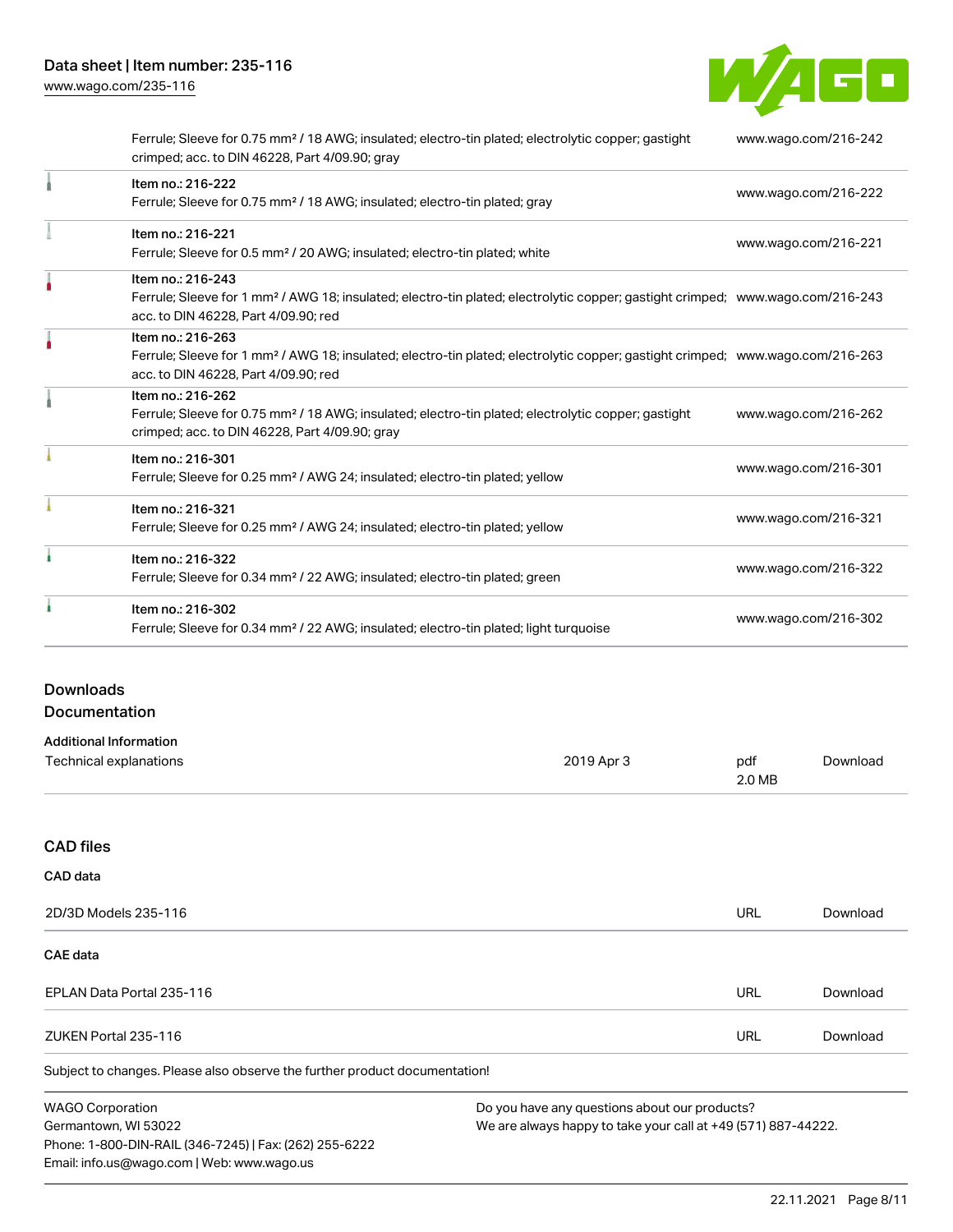#### PCB Design

Symbol and Footprint 235-116

CAx data for your PCB design, consisting of "schematic symbols and PCB footprints", allow easy integration of the WAGO component into your development environment.

#### Supported formats:

- $\blacksquare$ Accel EDA 14 & 15
- $\blacksquare$ Altium 6 to current version
- П Cadence Allegro
- П **DesignSpark**
- $\blacksquare$ Eagle Libraries
- $\blacksquare$ KiCad
- $\blacksquare$ Mentor Graphics BoardStation
- П Mentor Graphics Design Architect
- П Mentor Graphics Design Expedition 99 and 2000
- П OrCAD 9.X PCB and Capture
- $\blacksquare$ PADS PowerPCB 3, 3.5, 4.X, and 5.X
- $\blacksquare$ PADS PowerPCB and PowerLogic 3.0
- П PCAD 2000, 2001, 2002, 2004, and 2006
- П Pulsonix 8.5 or newer
- П **STL**
- П 3D STEP
- П TARGET 3001!
- П View Logic ViewDraw
- П Quadcept
- П Zuken CadStar 3 and 4
- $\blacksquare$ Zuken CR-5000 and CR-8000

PCB Component Libraries (EDA), PCB CAD Library Ultra Librarian

### Environmental Product Compliance

#### Compliance Search

| Environmental Product Compliance 235-116                                                     | URL | Download |
|----------------------------------------------------------------------------------------------|-----|----------|
| PCB terminal block; push-button; 1.5 mm <sup>2</sup> ; Pin spacing 3.81 mm; 16-pole; Push-in |     |          |
| CAGE CLAMP®; 1,50 mm²; orange                                                                |     |          |

Subject to changes. Please also observe the further product documentation!

WAGO Corporation Germantown, WI 53022 Phone: 1-800-DIN-RAIL (346-7245) | Fax: (262) 255-6222 Email: info.us@wago.com | Web: www.wago.us

Do you have any questions about our products? We are always happy to take your call at +49 (571) 887-44222.



URL [Download](https://www.wago.com/global/d/UltraLibrarian_URLS_235-116)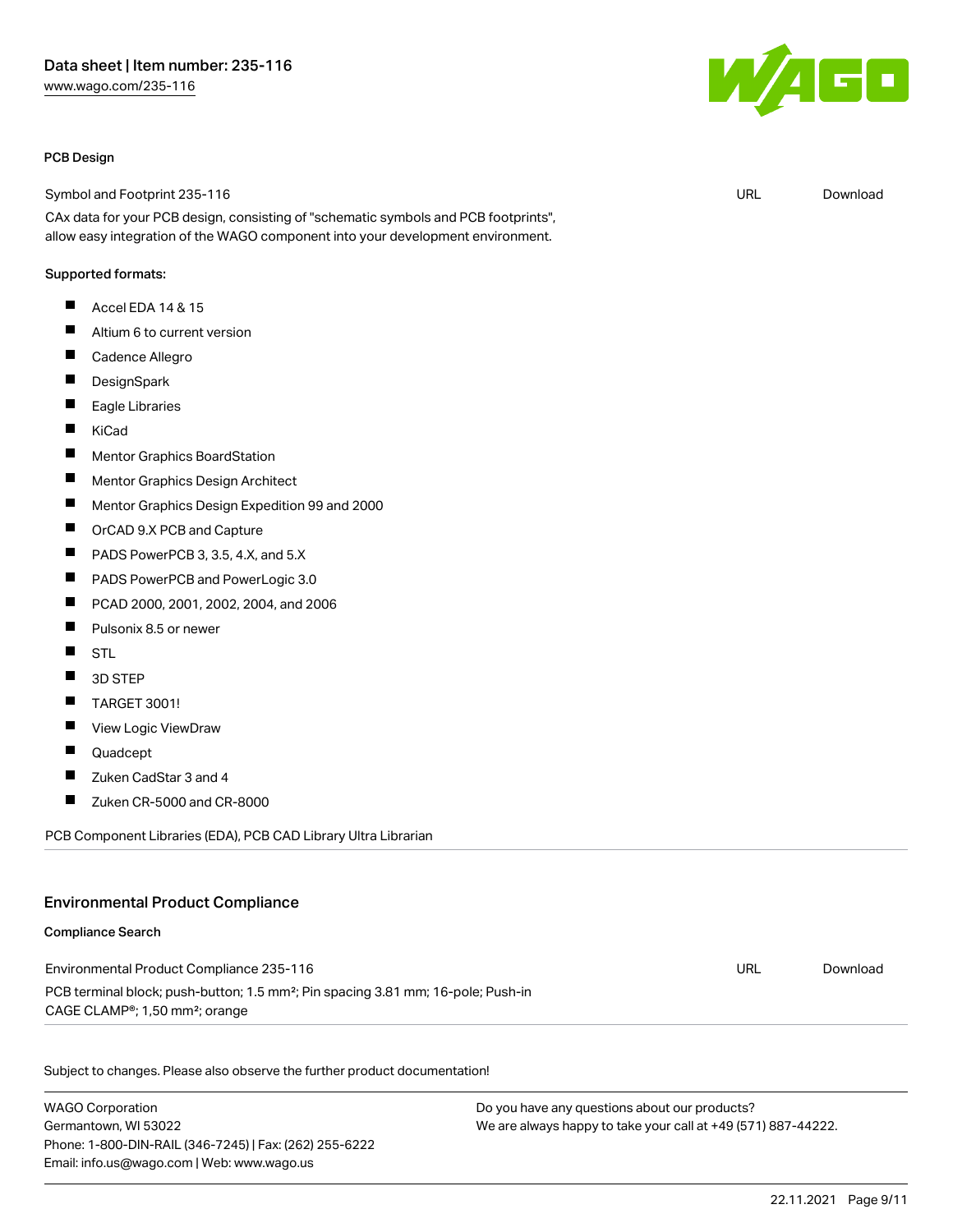

# Installation Notes

#### Conductor termination



Inserting/removing fine-stranded conductors via push-button.



Insert/remove fine-stranded conductors with ferrules via push-button.



Insert solid conductors via push-in termination.

#### Installation



Combining 1- and 2-conductor terminal blocks with different pin spacing.

#### **Testing**

Subject to changes. Please also observe the further product documentation!

WAGO Corporation Germantown, WI 53022 Phone: 1-800-DIN-RAIL (346-7245) | Fax: (262) 255-6222 Email: info.us@wago.com | Web: www.wago.us